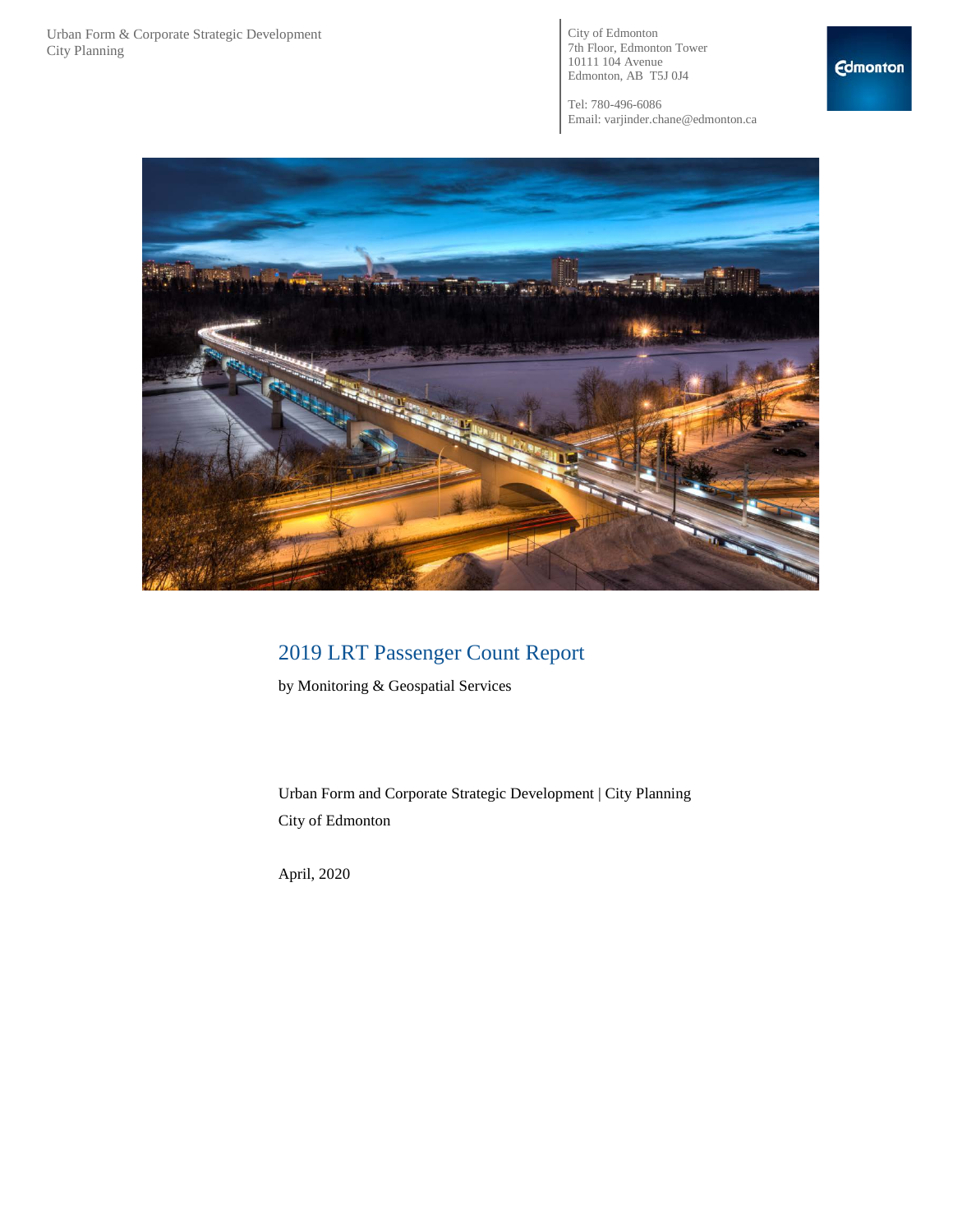## Executive Summary

*The purpose of the count is to describe boarding and alighting data on the Capital Line and the Metro Line.*

*In 2019, the average weekday boarding's on both LRT lines was 113,804.* 

The City of Edmonton conducted the 2019 LRT Passenger Count during the SEP19 signup occurring between September 1, 2019 and November 30, 2019. The purpose of this count is to describe boarding and alighting data on the Capital Line and the Metro Line, during a time when service hours are at their highest level and post-secondary institutions and schools are in session. The LRT Passenger Count represents the average passenger flow of a typical fall weekday on each LRT line as well as describing the station activity at each LRT station.

The 2019 LRT Passenger Count found that there are approximately **113,804** average weekday boarding's and **113,804** average weekday alighting's on both the Capital and Metro lines. This represents an increase of **2.72%** from the previous year.

Other Key Findings:

- Average weekday total boarding's and alighting's: **227,608.**
- **77,715** boarding's on the Capital Line, an increase of **2.18%** from the previous year.
- **36,089** boarding's on the Metro Line, an increase of **3.91%** from the previous year.
- The greatest increase in boarding's occurred at Corona Station (**15.57%** increase).
- The greatest increase in alighting's occurred at University Station (**12.10%** increase).



# **15 Years - Average Weekday Boarding's**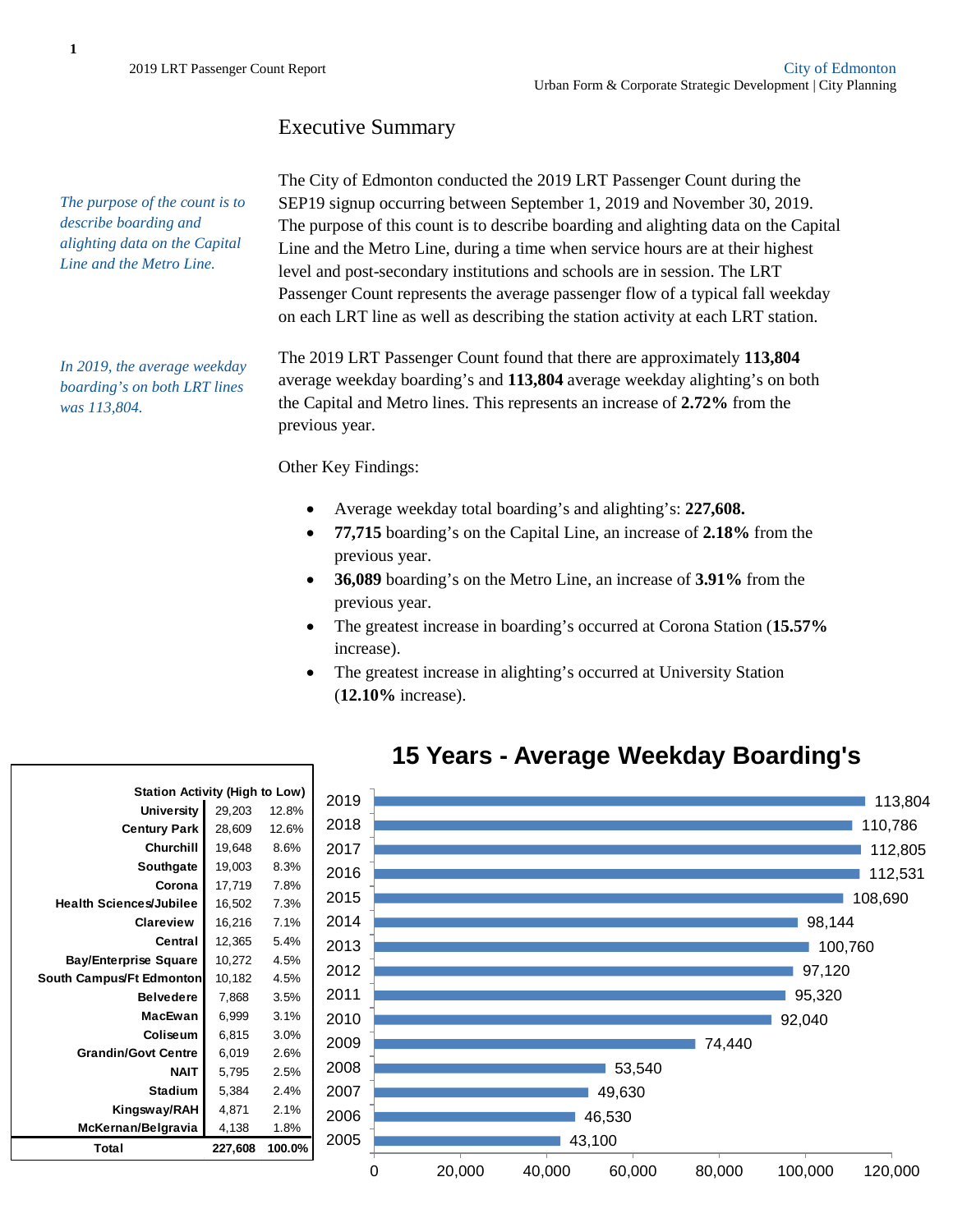## Introduction

*LRT was first introduced in 1978, in time for the 1978 Commonwealth Games.* 

*Although 78 LRV's are required to operate the Metro and Capital Lines, ETS has a total of 94 LRV's in their fleet.* 

*The project team makes every effort to avoid doing counts during special event however not all events can be avoided.* 

Edmonton Transit Service (ETS) started Light Rail Transit (LRT) service in 1978 starting with the Capital Line which now is a 16.1 km line from Clareview station in northeast Edmonton to Century Park station in south Edmonton. The Metro Line opened on Sunday, September 6, 2015 as a 3.3 km extension from Churchill station to the Northern Alberta Institute of Technology (NAIT) station.

During the SEP19 signup, LRT service was operated with 78 light-rail vehicles (LRV) on the Capital and Metro Lines connecting 18 LRT stations (10 of which are connected to an ETS Transit Centre). The Capital Line provides 125 weekday trips between Clareview and Century Park stations while the Metro Line provides 76 weekday trips between NAIT and Century Park stations.

The LRT Passenger Count methodology manually counts passengers at every LRV door for each train from the beginning to the end of the service day. This train-level methodology provides accurate data while reducing counting errors and stages the data for analysis and reporting.

In addition to the regular scheduled service, ETS operates extra service on the lines for special events such as hockey or football games or other major events at venues near the LRT lines. While the project team tries to avoid doing passenger counts during these major events, not all events can be avoided. Passenger counts from these special events are sometimes blended in with the regular scheduled service passenger count. The number of events from one year's counting to the next may produce a positive or negative variance on the passenger count and may have an impact on the final passenger count reported.

Further in-depth analysis of this survey can be found on the Monitoring and Geospatial Services Tableau [link.](https://tableauopen.edmonton.ca/#/site/Production/views/2019LRTPassengerCountReport/LRTSurvey?:iid=2)

This site will allow the end user to view historically data, customize the data and conduct analysis based on personal requirements.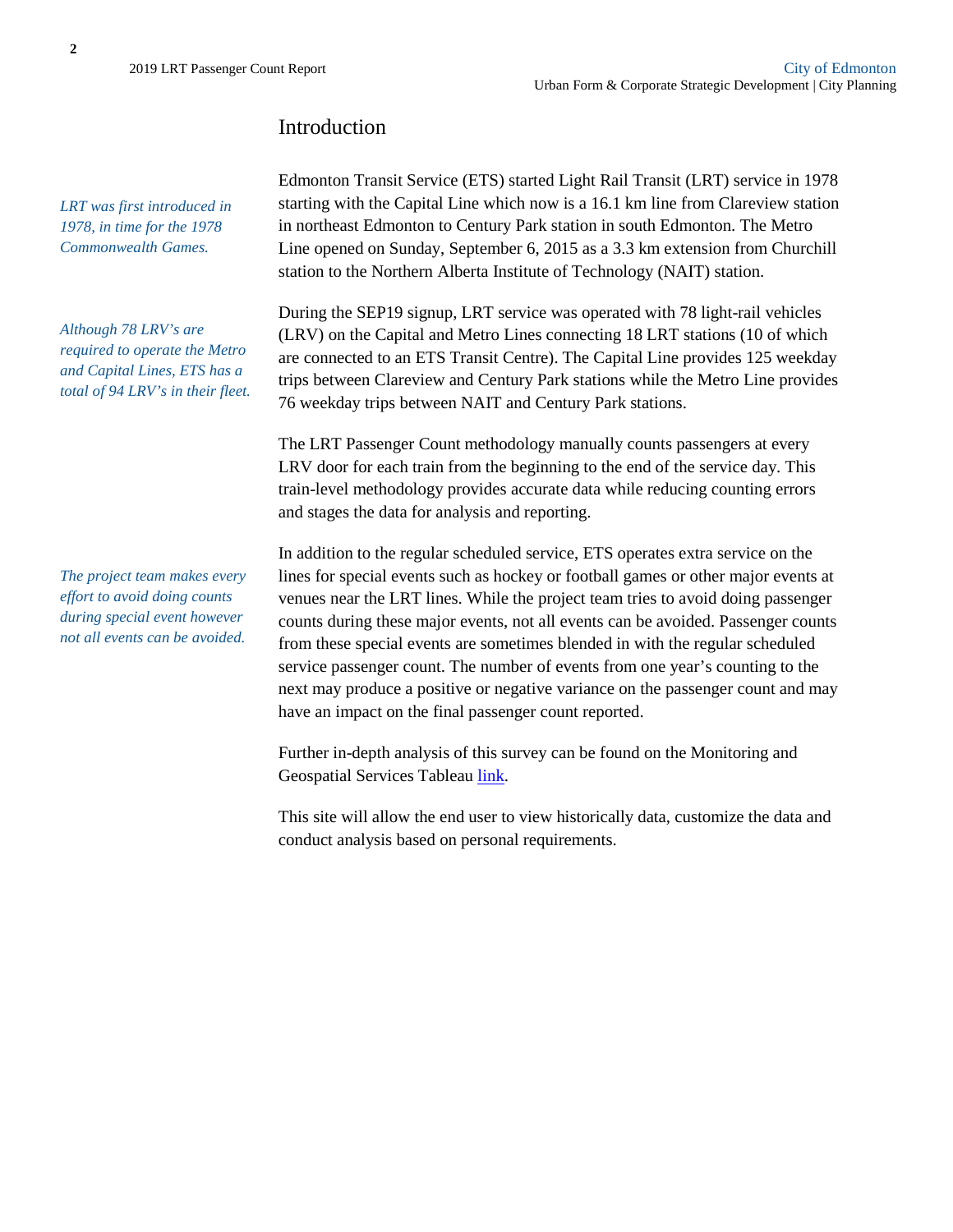#### Total Station Activity

Station activity refers to the total number of boarding's and alighting's at each LRT station on both the Metro and Capital Lines. Figure 1 is a breakdown of total station activity. Table 1 is a breakdown of total station activity compared to 2018.





Table 1: Percent Change In Total Station Activity:

| <b>LRT Station</b>         | 2019<br><b>Boarding</b> | 2018<br><b>Boarding</b> | % Change<br><b>Boarding</b> | 2019<br><b>Alighting</b> | 2018<br>Alighting | % Change<br>Alighting | Total   | 2019 Station 2018 Station % Change<br>Total | Total     |
|----------------------------|-------------------------|-------------------------|-----------------------------|--------------------------|-------------------|-----------------------|---------|---------------------------------------------|-----------|
| University                 | 13,672                  | 13.065                  | 4.65%                       | 15,531                   | 13.854            | 12.10%                | 29,203  | 26,919                                      | 8.48%     |
| <b>Century Park</b>        | 14,607                  | 14,072                  | 3.80%                       | 14,002                   | 13,070            | 7.13%                 | 28,609  | 27,142                                      | 5.40%     |
| Churchill                  | 9.834                   | 9,987                   | $-1.53%$                    | 9,814                    | 9.865             | $-0.52%$              | 19,648  | 19,852                                      | $-1.03%$  |
| Southgate                  | 9,250                   | 9,093                   | 1.73%                       | 9,753                    | 9.852             | $-1.00%$              | 19,003  | 18,945                                      | 0.31%     |
| Corona                     | 9.049                   | 7.830                   | 15.57%                      | 8.670                    | 7.914             | 9.55%                 | 17,719  | 15,744                                      | 12.54%    |
| Health Sciences/Jubilee    | 8.446                   | 7,752                   | 8.95%                       | 8.056                    | 7.547             | 6.74%                 | 16,502  | 15,299                                      | 7.86%     |
| Clareview                  | 8,040                   | 8,056                   | $-0.20%$                    | 8,176                    | 8,218             | $-0.51%$              | 16,216  | 16,274                                      | $-0.36%$  |
| Central                    | 6,241                   | 6,322                   | $-1.28%$                    | 6,124                    | 6,373             | $-3.91%$              | 12,365  | 12,695                                      | $-2.60%$  |
| Bay/Enterprise Square      | 5,231                   | 4,659                   | 12.28%                      | 5.041                    | 4.712             | 6.98%                 | 10,272  | 9.371                                       | 9.61%     |
| South Campus/Ft Edmonton   | 5,140                   | 5,304                   | $-3.09%$                    | 5,042                    | 4,842             | 4.13%                 | 10,182  | 10,146                                      | 0.35%     |
| <b>Belvedere</b>           | 4,029                   | 3,975                   | 1.36%                       | 3,839                    | 4,218             | $-8.99%$              | 7,868   | 8,193                                       | $-3.97%$  |
| MacEwan                    | 3.609                   | 3,938                   | $-8.35%$                    | 3,390                    | 4,126             | $-17.84%$             | 6,999   | 8,064                                       | $-13.21%$ |
| Coliseum                   | 3,444                   | 3,629                   | $-5.10%$                    | 3,371                    | 3,502             | $-3.74%$              | 6,815   | 7,131                                       | $-4.43%$  |
| <b>Grandin/Govt Centre</b> | 3,105                   | 2,934                   | 5.83%                       | 2,914                    | 2,815             | 3.52%                 | 6,019   | 5,749                                       | 4.70%     |
| <b>NAIT</b>                | 2,931                   | 3,181                   | $-7.86%$                    | 2,864                    | 2.894             | $-1.04%$              | 5,795   | 6,075                                       | $-4.61%$  |
| Stadium                    | 2,715                   | 2,651                   | 2.41%                       | 2,669                    | 2,623             | 1.75%                 | 5,384   | 5,274                                       | 2.09%     |
| Kingsway/RAH               | 2,357                   | 2.372                   | $-0.63%$                    | 2.514                    | 2.389             | 5.23%                 | 4.871   | 4.761                                       | 2.31%     |
| McKernan/Belgravia         | 2,104                   | 1,966                   | 7.02%                       | 2,034                    | 1,972             | 3.14%                 | 4,138   | 3,938                                       | 5.08%     |
| <b>LRT TOTAL</b>           | 113,804                 | 110,786                 | 2.72%                       | 113,804                  | 110,786           | 2.72%                 | 227,608 | 221,572                                     | 2.72%     |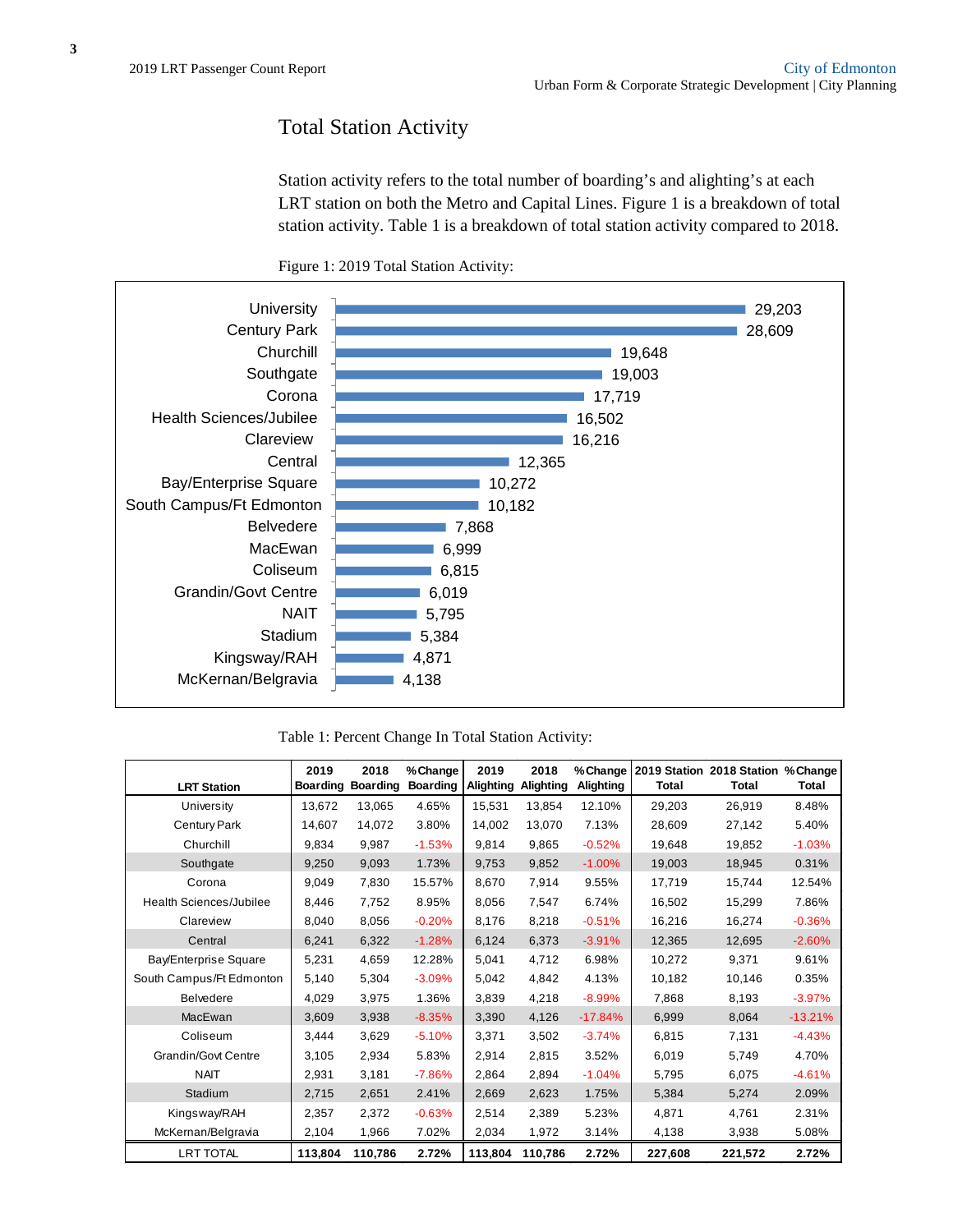# Total Boarding's and Alighting's

Total boarding's and alighting's refers to the total number of passenger entries and exits from both the Metro and Capital Lines.





Figure 3: 2019 Total Alighting's By Station:

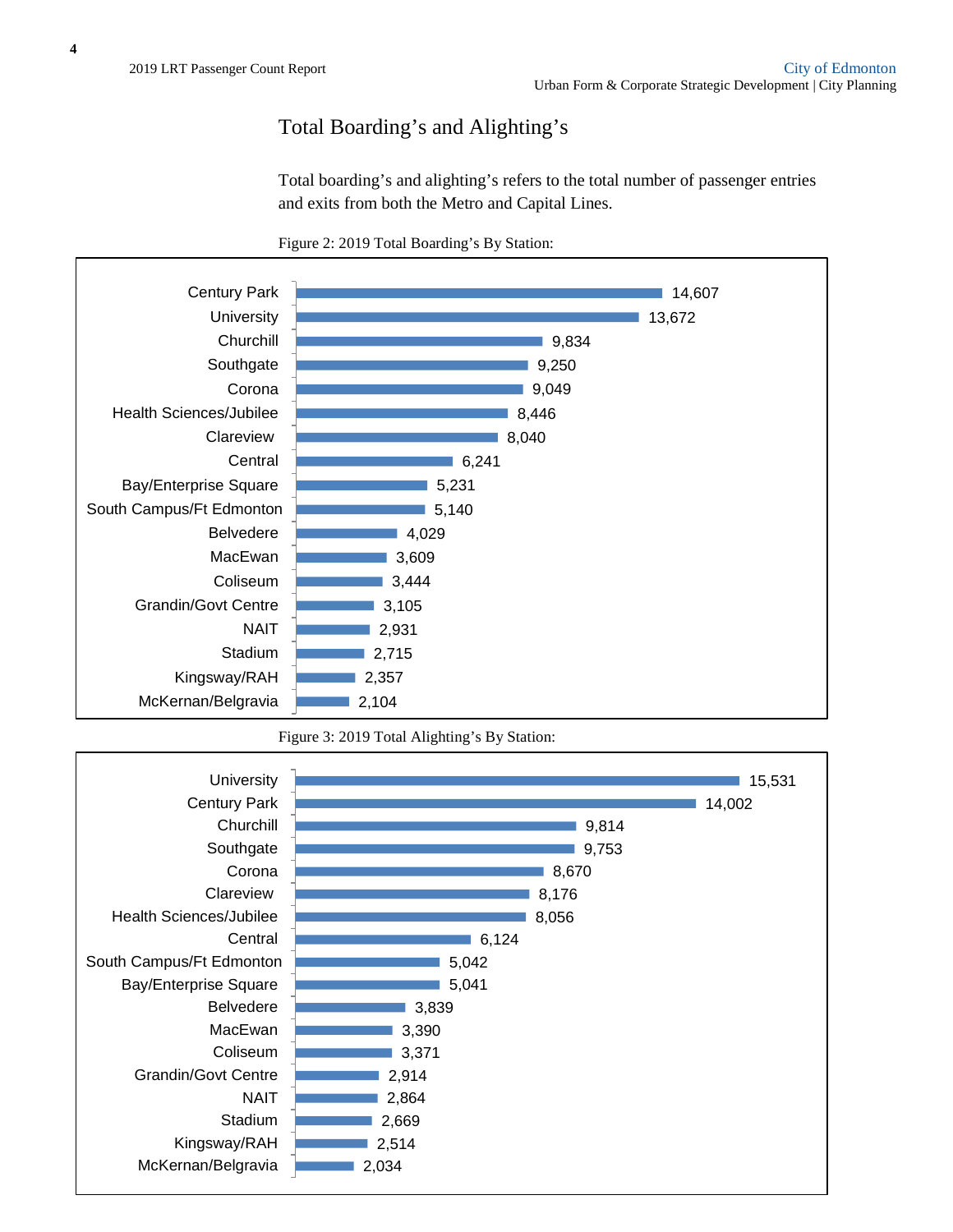### Capital Line Analysis



Figure 4: Capital Line Total Boarding's:



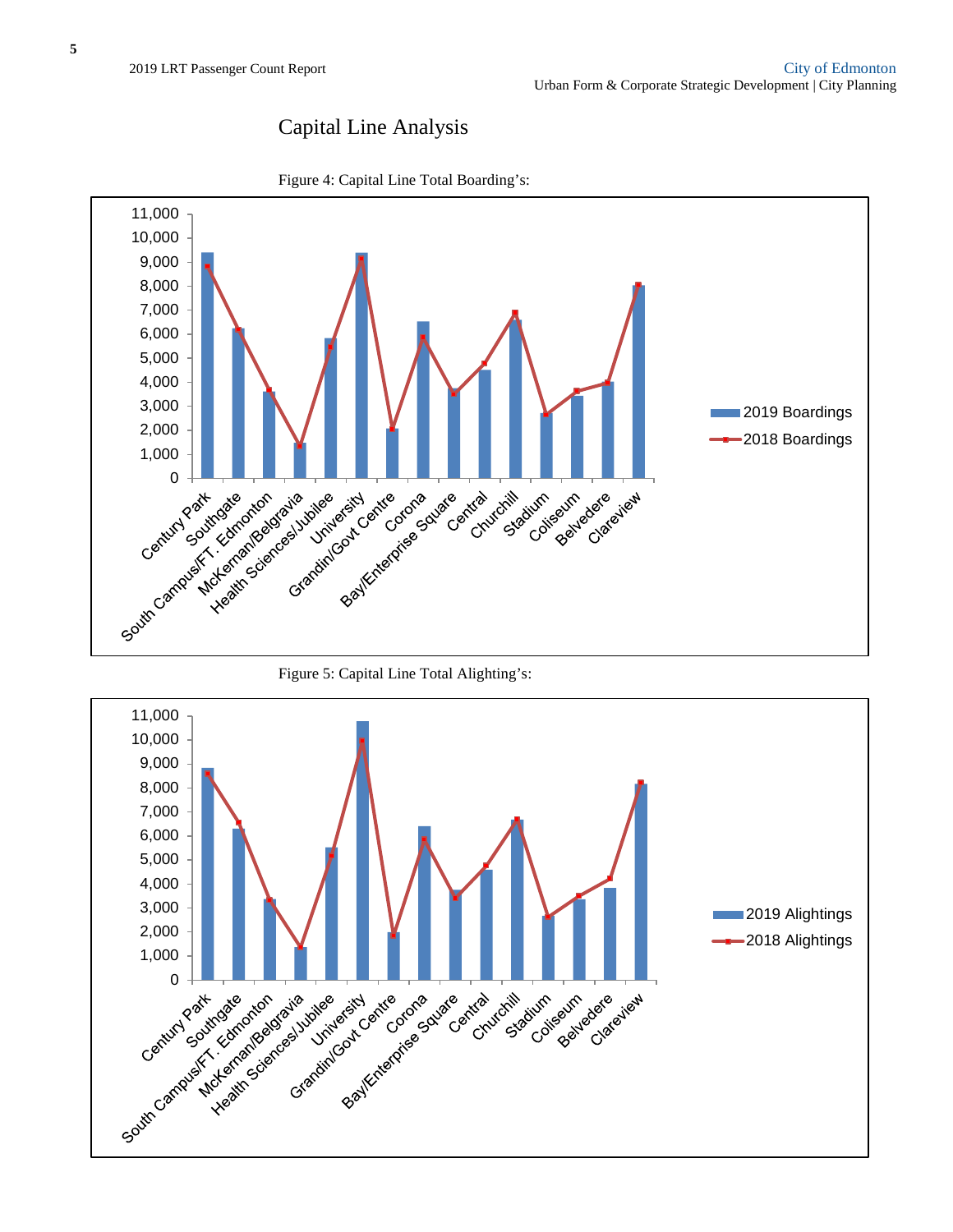# Metro Line Analysis



Figure 6: Metro Line Total Boarding's:

Figure 7: Metro Line Total Alighting's: